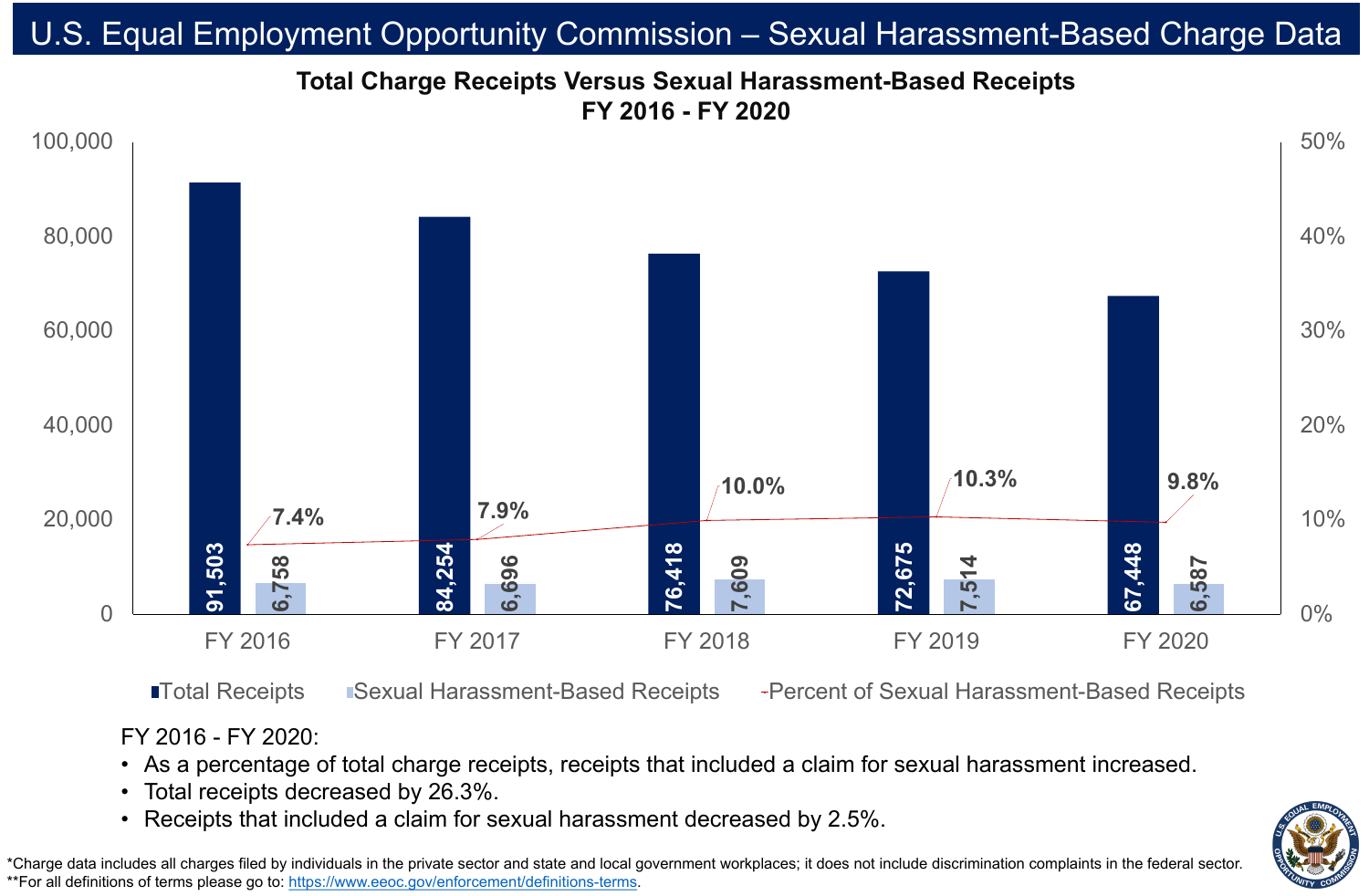# **Total Monetary Benefits Versus Sexual Harassment-Based Monetary Benefits FY 2016 – FY 2020** U.S. Equal Employment Opportunity Commission – Sexual Harassment-Based Charge Data

\*Charge data includes all charges filed by individuals in the private sector and state and local government workplaces; it does not include discrimination complaints in the federal sector. \*\*For all definitions of terms please go to:<https://www.eeoc.gov/enforcement/definitions-terms>.

### **ITotal Monetary Benefits Sexual Harassment-Based Monetary Benefits -Percent of Sexual Harassment-Based Monetary Benefits**



FY 2016 - FY 2020:

### • As a percentage of total monetary benefits, monetary benefits for charges that included a claim for sexual harassment



- increased.
- 
- 60.4%.

### • Total monetary benefits decreased by \$14.8 million, a change of 4.3%. • Monetary benefits for charges that included a claim for sexual harassment increased by \$24.6 million, a change of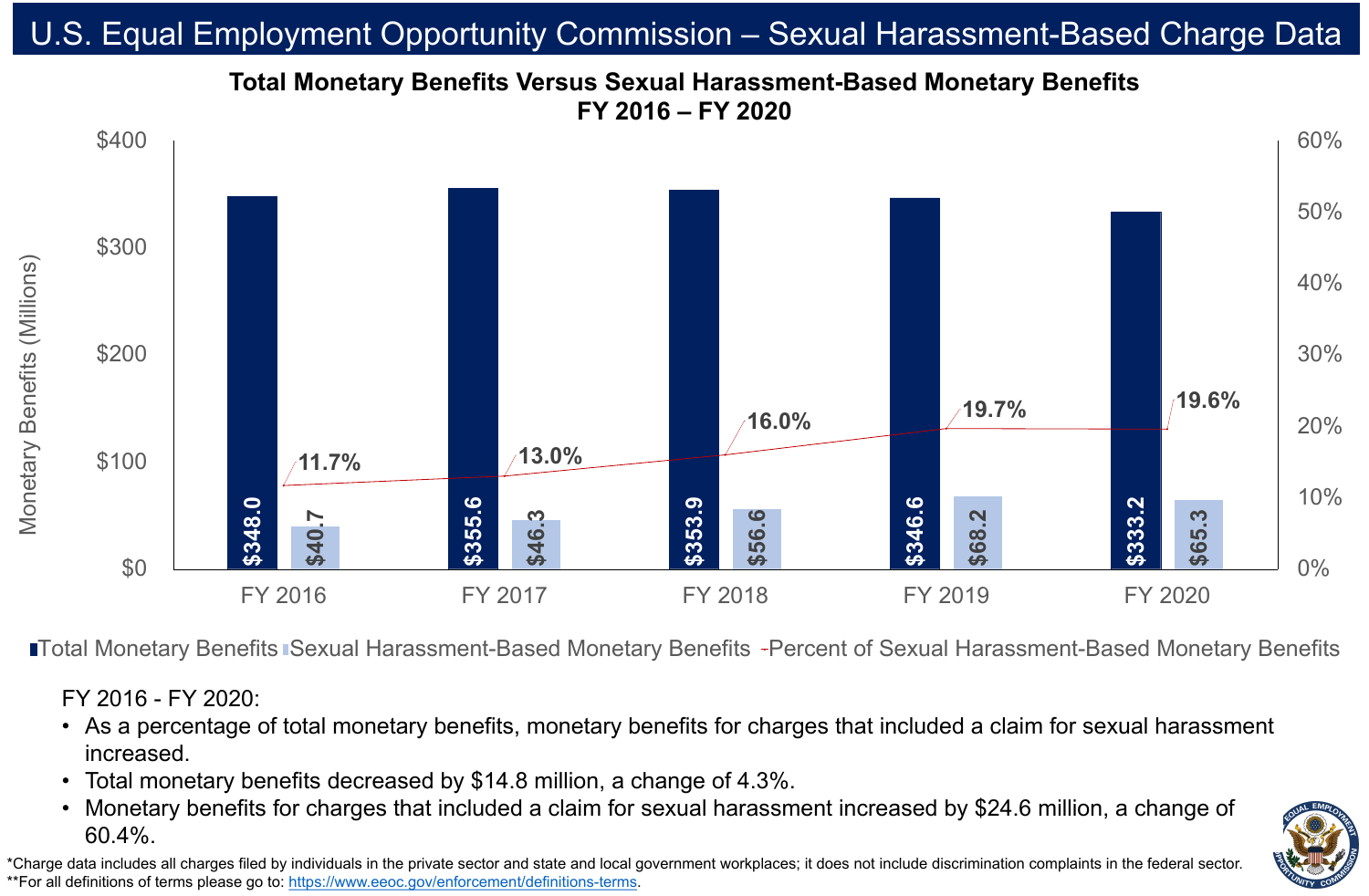

### **ITotal Resolutions Construential Harassment-Based Resolutions Fercent of Sexual Harassment-Based Resolutions**

![](_page_2_Picture_10.jpeg)

## **Total Resolutions Versus Sexual Harassment-Based Resolutions FY 2016 - FY 2020** U.S. Equal Employment Opportunity Commission – Sexual Harassment-Based Charge Data

\*Charge data includes all charges filed by individuals in the private sector and state and local government workplaces; it does not include discrimination complaints in the federal sector. \*\*Resolutions - All charges closed in the administrative process, comprised of charges with no cause findings, administrative closures, and merit resolutions. \*\*\*For all definitions of terms please go to:<https://www.eeoc.gov/enforcement/definitions-terms>.

### FY 2016 - FY 2020:

# • As a percentage of total resolutions, resolutions of charges that included a claim for sexual harassment increased. • Resolutions of charges that included a claim for sexual harassment decreased by 2.1%.

![](_page_2_Picture_12.jpeg)

- 
- Total resolutions decreased by 27.3%.
- 
-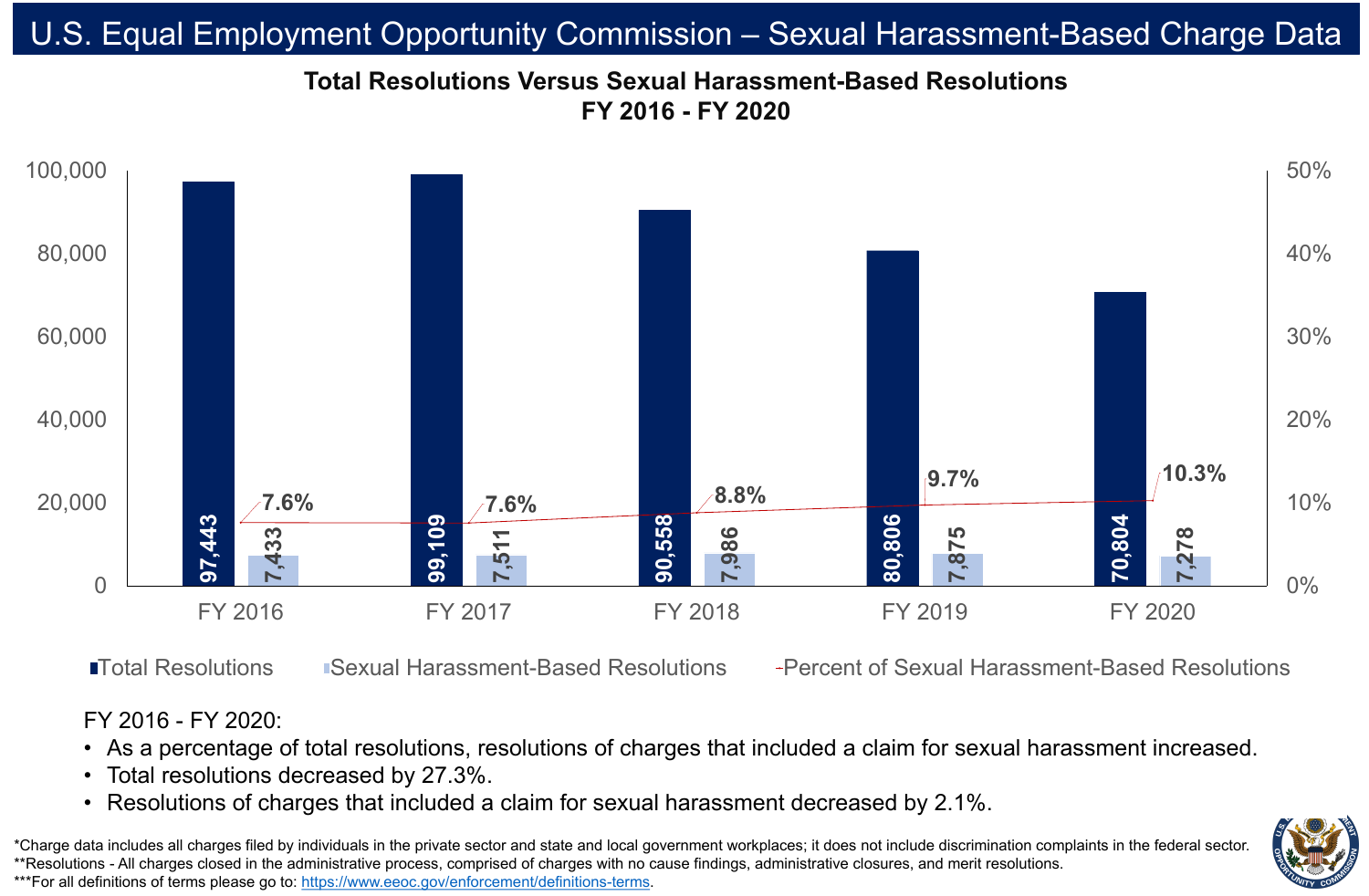## **Resolutions - Sexual Harassment-Based FY 2016 - FY 2020** U.S. Equal Employment Opportunity Commission – Sexual Harassment-Based Charge Data

![](_page_3_Picture_8.jpeg)

![](_page_3_Figure_1.jpeg)

### $\blacksquare$  No Reasonable Cause  $\blacksquare$  Administrative Closures  $\blacksquare$  Merit Resolutions

- 
- 
- 
- 

Resolutions - All charges closed in the administrative process, comprised of charges with no cause findings, administrative closures, and merit resolutions. • No Reasonable Cause -EEOC's determination not to proceed further with its investigation. This determination does not certify that the respondent is in compliance with the statutes EEOC enforces. In issuing this determination, the EEOC makes no decision about the merits of claims alleged in the charge or of any other issues that could be construed as having been raised by the charge. The charging party may exercise the right to bring a private court action. • Administrative Closures - Charge closed for administrative reasons without a determination based on the merits, which include: lack of jurisdiction due to untimeliness, insufficient number of employees, or lack of employment relationship; charging party requests withdrawal without receiving benefits; or charging party requests the notice of right to sue. Merit Resolutions - Charge resolved with an outcome favorable to charging party or charge with meritorious allegations. These are comprised of negotiated settlements, withdrawals with benefits, successful conciliations, and unsuccessful conciliations.

\*Charge data includes all charges filed by individuals in the private sector and state and local government workplaces; it does not include discrimination complaints in the federal sector. \*\*For all definitions of terms please go to:<https://www.eeoc.gov/enforcement/definitions-terms>.

![](_page_3_Picture_12.jpeg)

![](_page_3_Picture_14.jpeg)